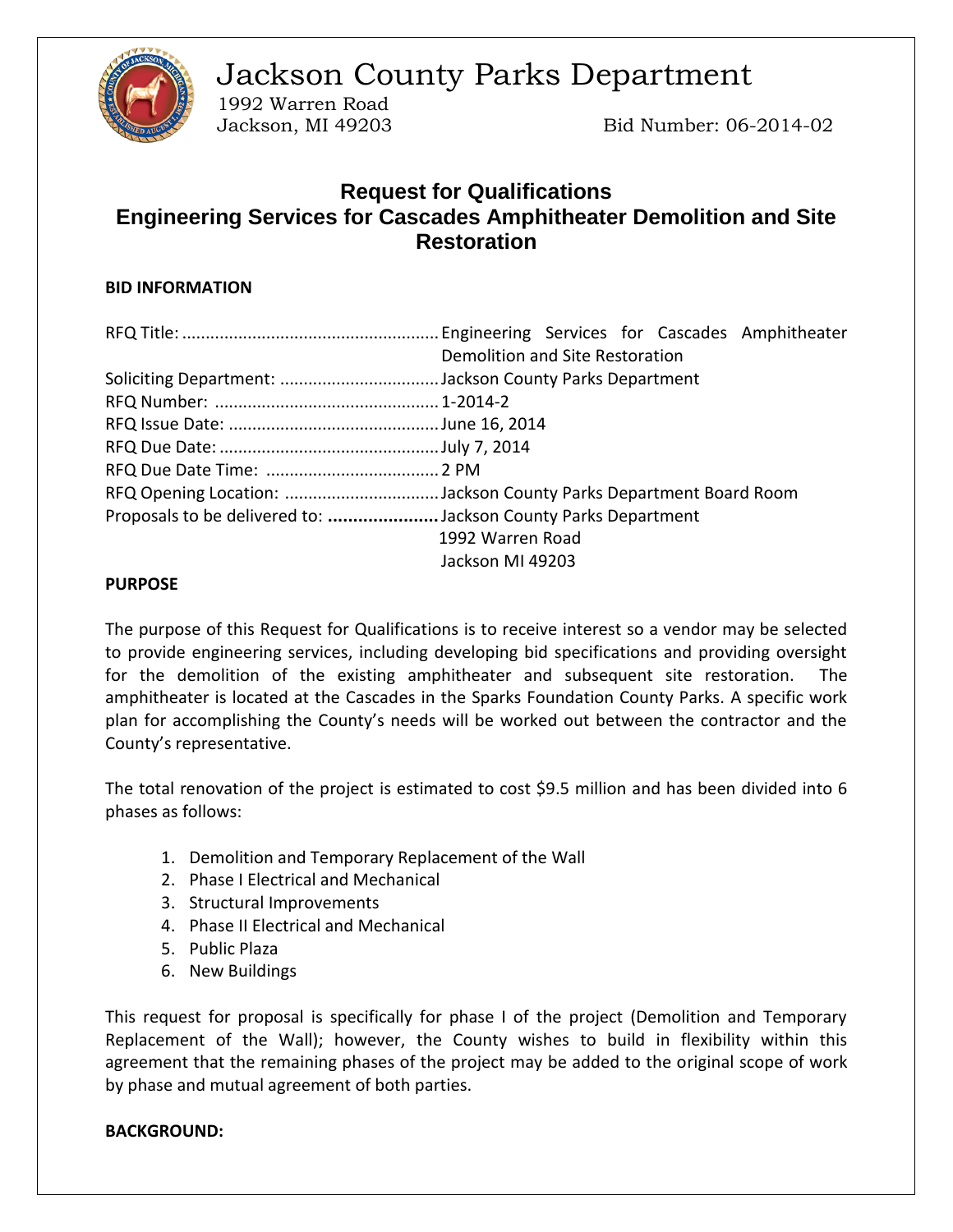The concrete amphitheater located at the base of the Cascades was constructed in the 1970's. The new Cascades master plan calls for the removal of the amphitheater and in its place, the construction of a plaza like setting with flex space in accordance with the recommendations put forth in the 2012 site study.

Phase I of the project does not include the permanent replacement of the wall, but rather a temporary grading and sodding of the area with a partial permanent fence.

# **BID SPECIFICATIONS:**

Definitions:

**"County"** means the County of Jackson MI.

**"Sparks Foundation County Park"** means the County park located at 1400 South Brown Street Jackson MI 49203.

**"The Cascades "** means the illuminated water falls located in the Sparks Foundation County Park.

**"Amphitheater"** means the sloped concrete seating area located at the base of the Cascades.

Exclusions: Not applicable

Issuing office**:** For questions about this request for qualifications please contact:

The Jackson County Parks Department Scott Robbins Parks and Fair Director 1992 Warren Road Jackson, MI 49203 (517)-768-2901

### Bid Scope**:**

The selected engineering firm will be required to:

- Develop bid documents for the amphitheater demolition and temporary replacement suitable for programming of the event space at the base of the Cascades.
- Develop the project budget.
- Attend any mandatory regulatory meetings regarding this project.
- Host a mandatory on site pre-bid meeting
- Evaluate submitted bids
- Perform regular site visits to ensure compliance with the bid documents, with a half-way point and end of the project evaluation.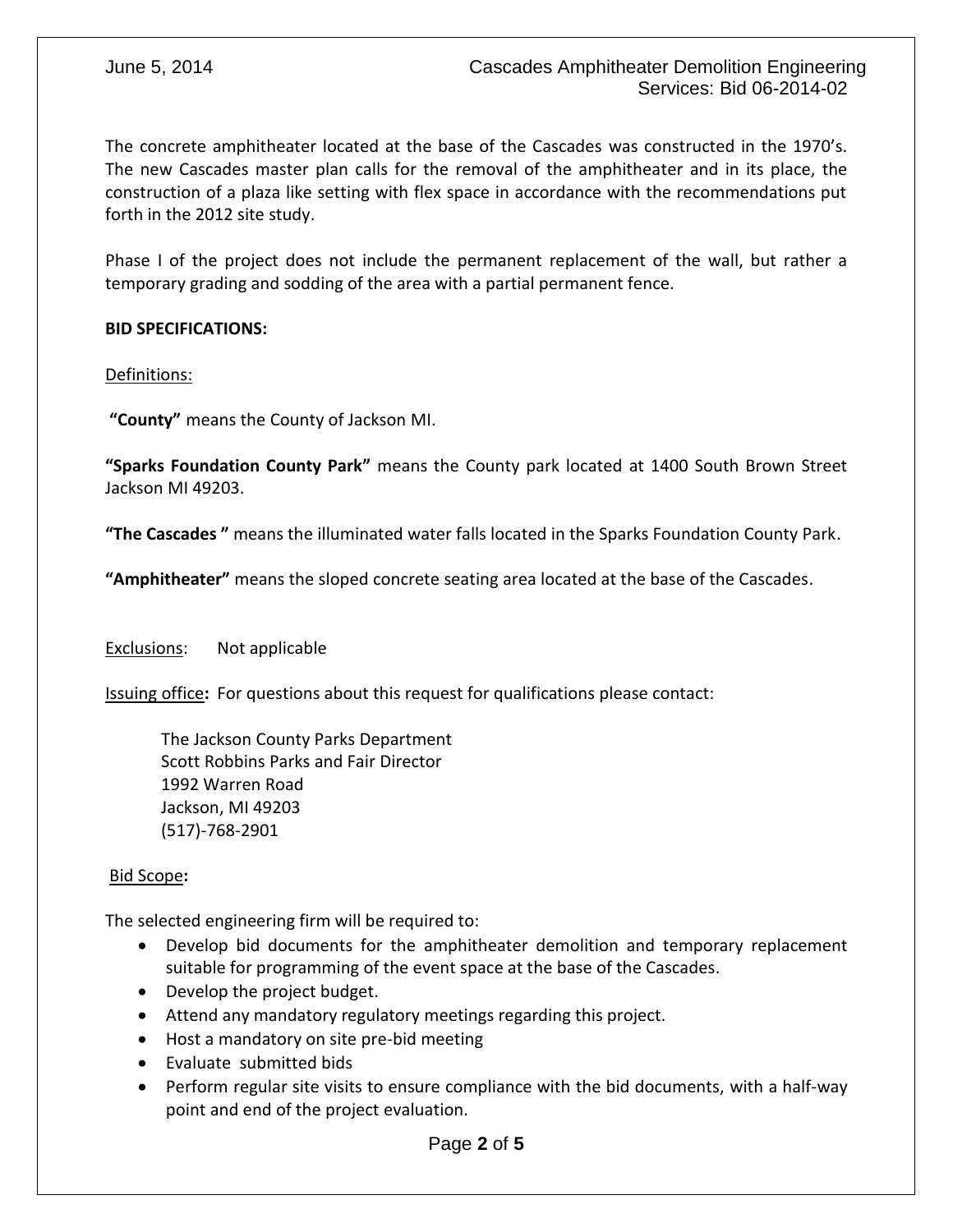Be available to answer contractor and owner questions and concerns regarding this project.

A specific work plan will be worked out with the selected vendor and the Jackson County Parks Department. A cost for service will be mutually agreed upon by the preferred vendor. In the event the preferred vendor and owner cannot reach an agreement on the cost for service, the Parks Department may negotiate with the second preferred vendor.

Start Date**:** The County's expectation is that the award of this professional services contract will be made in July 2014. Start date will be within two weeks of the notification to proceed.

Length of Contract: The initial length of the contract will be one year with an option for renewal based on performance and the ability to provide engineering services for the remaining phases of the restoration of the Cascades.

Equipment: The successful contractor will provide all the equipment required to perform their duties.

Authority: This solicitation and contract will be issued under the authority granted in Jackson County's Professional Services Purchasing Policy No. 2030. The choice of contractor will be based solely on the vendors qualifications in response to the specifications outlined in this document.

Ownership and Availability of data: All files and documentation maintained by the County for this facility will be shared with the successful vendor, with ownership retained by the County.

Applicable Law: The solicitation and any resulting contract shall be governed in all respects by the laws of the State of Michigan. The Vendor shall comply with applicable federal, state and local laws and regulations.

Ethics in Contracting**:** By submitting their proposals, Vendors certify that their proposals are made without collusion or fraud and they have not offered or received any kickbacks or enticements from any other offer, supplier, manufacturer or subcontractor in connection with their proposal, and that they have not conferred on any public employee having official responsibility for this procurement transaction any payment, loan, subscription, advance, deposit of money, or services.

Ownership of Bid Documents: All proposals and other materials submitted will become the property of the County of Jackson. Failure to complete the Invitation for Bid as outlined above may preclude consideration of the bid/proposal.

Reserved Rights**:** The County of Jackson reserves the right to reject any and all proposals for any reason(s).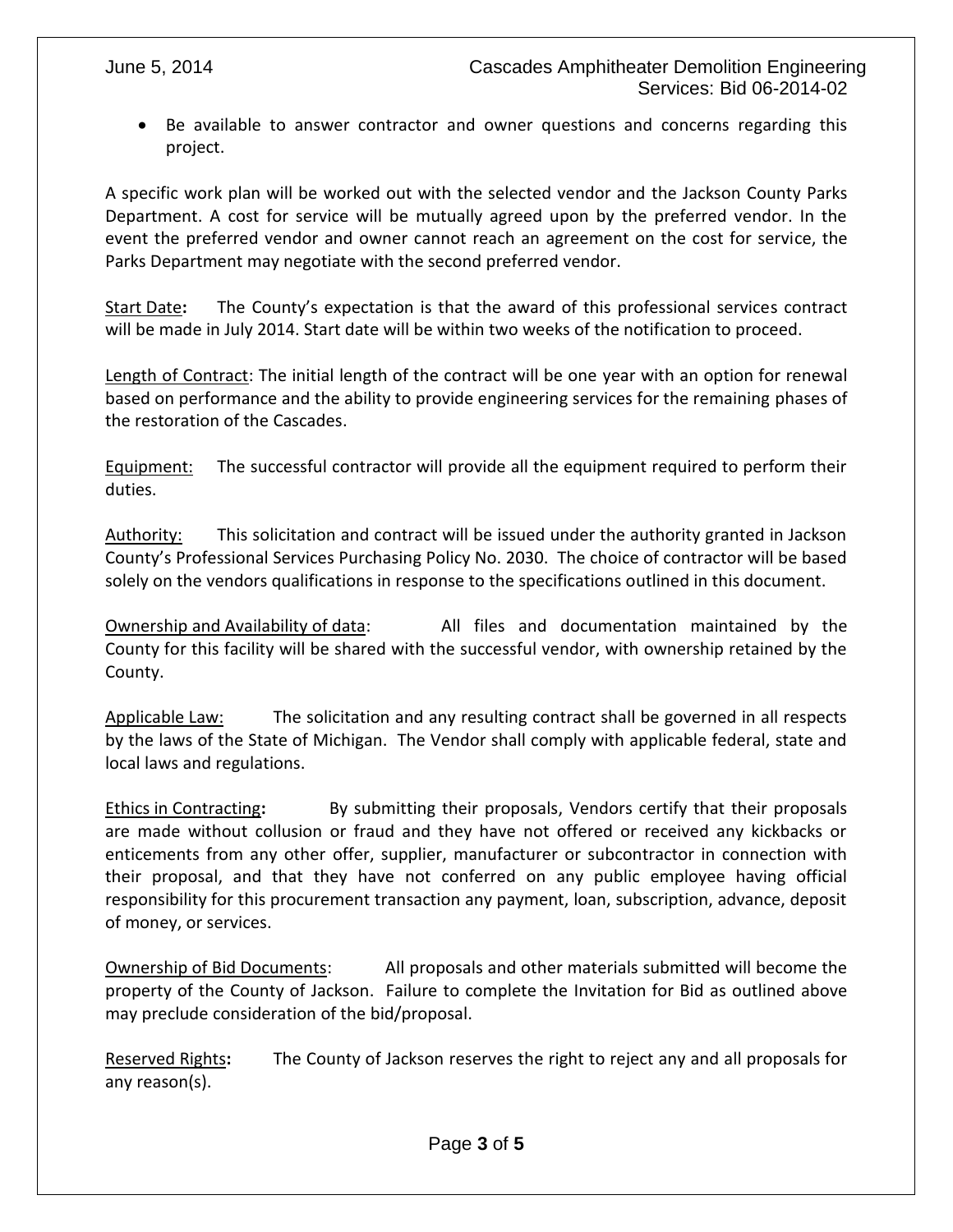# June 5, 2014 Cascades Amphitheater Demolition Engineering Services: Bid 06-2014-02

Termination of Agreement**:** The County may terminate this agreement if any condition of the contract is not met. The County shall offer the contractor a reasonable amount of time, 20 days, to come into compliance with the conditions of the contract. If the conditions are not corrected the County will have the right to terminate the contract. The vendor may terminate this agreement by notifying the County Administrator/Controller's Office.

Payment: Payment for work performed in accordance with the contract may be billed monthly. The County will pay the contractor within 30 days of receiving a request for payment.

### **VENDOR INSTRUCTIONS**

A contractor will be selected based on the qualifications submitted to Jackson County. The submission shall include the following items:

- A. A signed copy of the Acknowledgement below This signed document shall not count towards the total number of pages.
- B. A completed RFQ Contractor Identification Form
- C. Submission of qualifications limited to 30 pages, which addresses:
	- 1. A company profile.
	- 2. The contractor's experience conducting similar studies.
	- 3. The contractor's experience working with similar facilities.
	- 4. Contractor's familiarity with this project.
	- 5. The team or individual assigned to the project.
	- 6. A proposal regarding how they would and the ability of the contractor to address the work as described in the Request for Qualifications:
		- a. First for Phase I Demolition and Temporary Site Restoration
		- b. Second, the remaining phases of the project.
	- 7. An estimated timeline and application of resources to the project.

| Acknowledgement                                                                                                                                                                                                           |  |  |  |  |  |
|---------------------------------------------------------------------------------------------------------------------------------------------------------------------------------------------------------------------------|--|--|--|--|--|
| certify that I<br>offer to furnish materials or services in strict accordance with the requirements of this bid including terms and<br>conditions listed in the bid specifications. I certify that the listed is correct. |  |  |  |  |  |
|                                                                                                                                                                                                                           |  |  |  |  |  |
|                                                                                                                                                                                                                           |  |  |  |  |  |